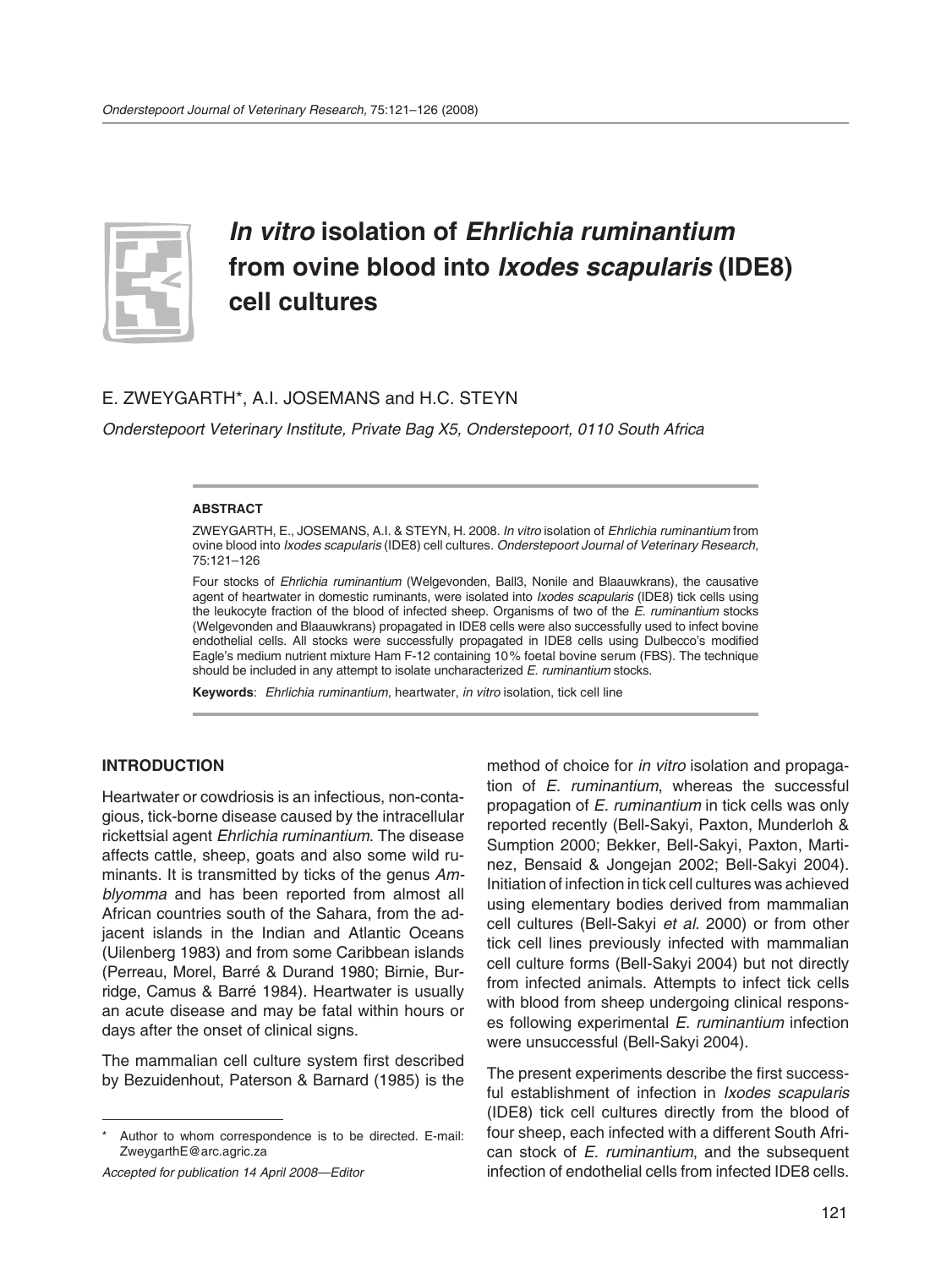#### **MATERIALS AND METHODS**

### **Stocks of** *E. ruminantium*

Four stocks of *E. ruminantium* isolated in South Africa were used: the Welgevonden stock was originally isolated by injecting a tick homogenate into a mouse; the tick had been collected on the farm Welgevonden in the Northern Transvaal (Du Plessis 1985); the Ball3 stock was isolated from a nonspecified host in the Northern Province (Haig 1952); the Blaauwkrans stock was isolated from an eland near Port Elizabeth in 1996 (Zweygarth & Josemans 2001); and the Nonile stock from a sheep in Kwa-Zulu-Natal (MacKenzie & McHardy 1984).

## **Culture media**

Uninfected and some infected tick cell cultures were propagated in L-15B medium (Munderloh & Kurtti 1989), which was supplemented with 5 % heat-inactivated foetal bovine serum (FBS), 10 % tryptose phosphate broth (TPB), 0.1 % bovine lipoprotein concentrate (ICN, Irvine, CA, USA), 100 IU/ml penicillin and 100 μg/mℓstreptomycin. The pH was adjusted to 7.2. Infected tick cell cultures were also maintained in Dulbecco's modified Eagle's medium nutrient mixture Ham F-12 (DME/F-12, Sigma, St. Louis, MO, USA; D 0547) containing 15 mM HEPES and 1.2 g/ℓ sodium bicarbonate. This medium was further supplemented with 10 % (v/v) heat-inactivated FBS, 2 mM L-glutamine, 100 IU/mℓ penicillin and 100 μg/mℓ streptomycin and is referred to as DF-12. DF-12 medium was also used for infected and uninfected endothelial cell cultures.

## **Cell cultures**

The tick cell line IDE8, derived from *I. scapularis* embryos (Munderloh, Liu, Wang, Chen & Kurtti 1994) was used throughout these experiments. IDE8 cultures, infected and uninfected, were maintained at 32 °C in complete L-15B medium, unless otherwise stated. IDE8 cell cultures were used at passage levels between 54 and 62. Three fifths of the medium was replaced weekly. Propagation of infected and un infected bovine aorta endothelial (BA 886) cell cultures was carried out as described previously (Zweygarth, Vogel, Josemans & Horn 1997).

#### **Sheep-derived infective culture inoculum**

Each of the four *E. ruminantium* stocks—Ball3, Blaauwkrans, Nonile or Welgevonden—was used to infect a Merino sheep by intravenous injection of a 5 ml blood stabilate. The body temperature of

each sheep was monitored daily and a blood sample was drawn when it had risen to more than 41.5 °C, unless stated otherwise. Blood was collected by venipuncture into sterile Vac-u-test® tubes containing heparin (lithium heparin, 14.3 USP per mℓ blood) as anticoagulant and put on ice. The cooled blood was centrifuged (800 x *g*; 10 min; 4 °C) and the buffy coat was collected and washed with cold phosphate-buffered saline (PBS). The buffy coat was again collected, and the red blood cells were lysed for approximately 30 s in 20 mℓ sterile distilled water followed by the addition of 5 ml of a 5 x concentrated physiological NaCl solution (4.5 % w/v). The leukocytes were centrifuged and the resulting cell pellet was re-suspended in 5 mℓ of DF-12 or complete L-15B medium. The leukocyte suspensions were then inoculated into 25 cm² culture flasks containing IDE8 cells. The cultures were incubated at 32 °C.

Attempts to infect tick cell cultures with the Welgevonden stock of *E. ruminantium* were also carried out according to the method described by Byrom, Yunker, Donovan & Smith (1991) with minor modifications. Briefly, heparinized blood (lithium heparin, 14.3 USP per mℓ blood) was centrifuged (800 x *g*; 10 min; room temperature) and 3 ml of plasma were inoculated into each of two 25 cm² culture flasks containing a layer of IDE8 cells. The cultures were put on a rocking platform for 3 h at three cycles per min at 25 °C, after which the plasma was decanted and the cell monolayer was rinsed three times with 5 ml PBS. Finally DF-12 medium was added.

## *In vitro* **infection of bovine endothelial cells by**  *E. ruminantium* **organisms derived from IDE8 cell cultures**

IDE8 cells infected with the Welgevonden and Blaauwkrans stocks of *E. ruminantium* were used to demonstrate infectivity of IDE8-derived organisms for BA 886 cells. Aliquots of 2.5 ml of infected IDE8 cell suspension were distributed into culture flasks containing BA 886 cells. Fresh DF-12 medium was added to give a final volume of 5 mℓ. The cultures were then incubated at 37 °C and the medium was replaced every 3 days. IDE8 and BA 886 cultures were monitored for infection by microscopic examinations. Small samples from the cell layer were removed and smears were prepared. Cytospin smears were made from cultures where some of the cells were in suspension. Smears were allowed to dry before being fixed with methanol and stained with eosin-methylene blue.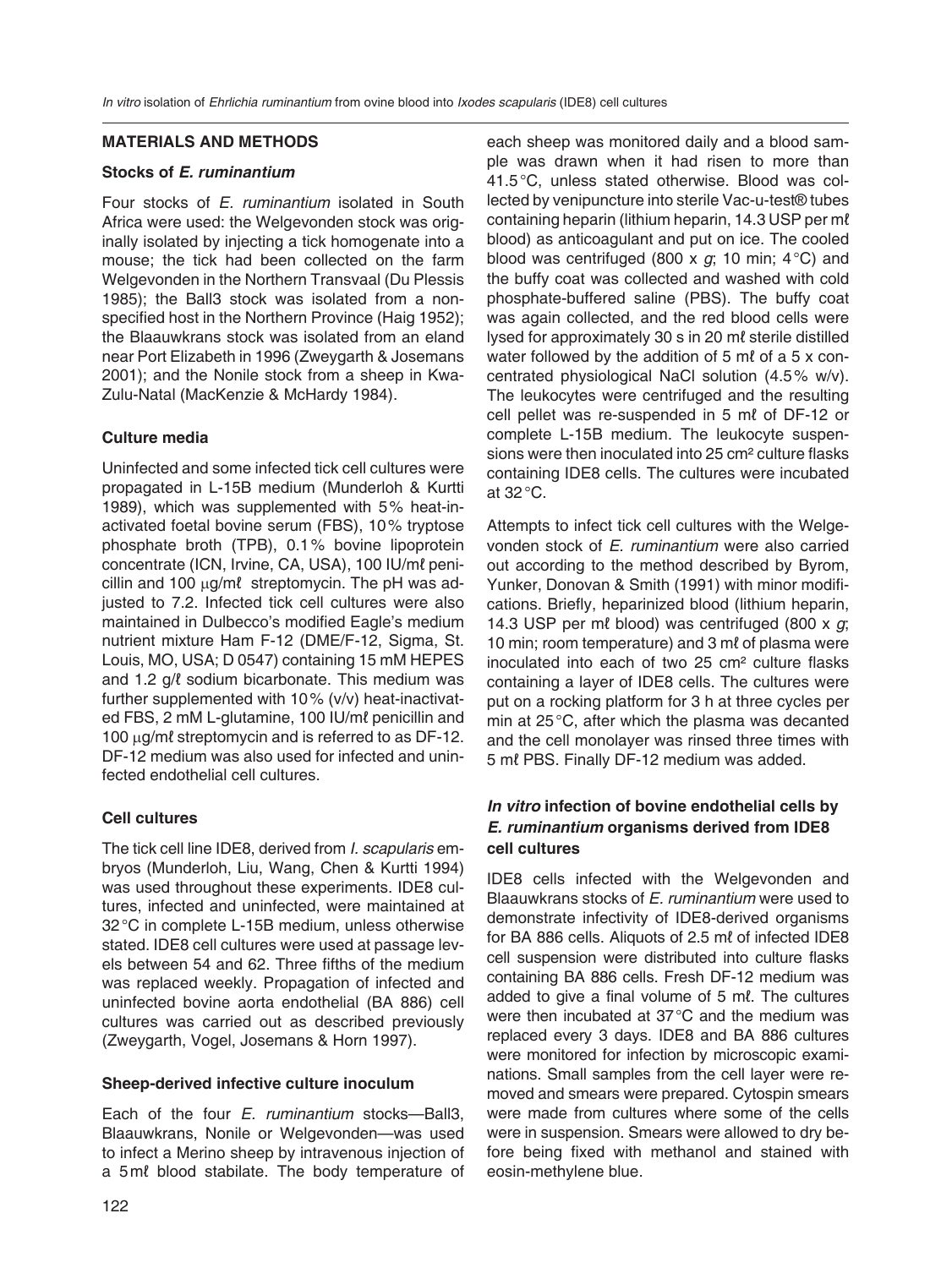#### **Molecular characterization**

#### *Extraction and amplification of DNA*

DNA was extracted from the four stocks of *E. ruminantium* with the QIAamp DNA kit extraction kit (Qiagen). The primers for the pCS20 PCR diagnostic test (Van Heerden, Steyn, Allsopp, Zweygarth, Josemans & Allsopp 2004) specific for *E. ruminantium* was used to sequence of *E. ruminantium* in the blood and in tick cell cultures. Briefly, the PCRs were performed with 2 μℓ of genomic DNA extracted from cell culture as template in a 50 μℓ reaction with 0.5 mM of each of the primers HH1F and HH2R, 2.5 mM dNTP; 25 mM  $MgCl<sub>2</sub>$ , 10 x PCR reaction buffer and 0.5U of TaKaRa EX Taq enzyme (Takara Shuzo Co., Ltd Japan). PCR conditions were: incubation of 25 s at 94 °C, 35 cycles of denaturation at 94 °C for 30 s, annealing at 62 °C for 45 s, elongation at 72 °C for 30 s, final elongation at 72 °C for 10 min and hold at 4 °C (Gene Amp PCR System 9700, Applied Biosystems). Each set of PCRs included a positive control containing 1 μℓ purified genomic DNA of *E. ruminantium* (Welgevonden) and a negative control containing 5 μℓ distilled water. Ten microliter of each sample was separated on a 1 % agarose gel with molecular mass marker PHiX74.

## *Sequencing*

The PCR amplicons from samples showing bands of the expected size were purified with a High Pure PCR product purification kit (Roche) and sequenced using an ABI Prism 3100 Automatic DNA sequencer (BigDye terminator cycler sequencing kit, Perkin Elmer Applied Biosystems) with primers HH1F, HH2R (Van Heerden *et al*. 2004), and the data was assembled in gap 4 (Staden, Beal & Bonfield 2000) and analysed using ClustalX (Thompson, Gibson, Plewniak, Jeanmougin & Higgins 1997).

## **RESULTS**

#### **Sheep-derived infective culture inoculum**

Leukocytes isolated from the blood of infected sheep were used as infective inoculum. All four South African *E. ruminantium* stocks were established successfully in IDE8 cell cultures by this method. The Welgevonden stock was detected in stained smears 9 days after initiation, when leukocytes harvested 14 days after infection were used. In contrast, all attempts to initiate the Welgevonden stock in the "conventional" way (Byrom *et al.* 1991), i.e. by incubating plasma from the infected animal together with host

cells (IDE8), failed (data not shown). During prolonged incubation of the latter IDE8 cultures some cytotoxic effects induced by the ovine plasma became manifest as the pH of the medium failed to fall in the same way as it did in untreated controls. DF-12 medium was used for these experiments.

Infection with the Blaauwkrans and Ball3 stocks of *E. ruminantium* was detected in stained smears in IDE8 cell cultures after 21–29 and 18–25 days, respectively. Both stocks were initiated using DF-12 medium. Leukocytes contained morula-like inclusions, presumably *E. ruminantium.* These were only demonstrated with the Blaauwkrans stock before culture initiation. The results of successful culture initiations are shown in Table 1.

Attempts to infect IDE8 cell cultures using the Nonile stock were carried out on two successive occasions. The first attempt was carried out on Day 13 post infection of the donor sheep when its body temperature was 41.3 °C. A Giemsa-stained cytocentrifuge smear prepared from the leukocyte inoculum revealed that more than 99 % of the cells were mononuclear. Cultures initiated on this occasion remained negative throughout an observation period of 60 days. In contrast, the initiation experiment carried out the next day revealed a switch to a granulocyte cell distribution pattern, with mononuclear cells being a minor contaminating population only. Thirteen days after initiation, infected tick cells were detected in Giemsa-stained cytocentrifuge smears prepared from culture supernatant. Complete L-15B medium was used for the initiation, but was replaced by DF-12 medium 39 days after culture initiation due to unsatisfactory growth of the *E. ruminantium* organisms. The first subculture was carried out 100 days after culture initiation. These results are summarized in Table 2.

## *In vitro* **infection of BA 886 cells by** *E. ruminantium* **organisms derived from IDE8 tick cell cultures**

IDE8 cultures infected with the Welgevonden stock for 149 days and the Blaauwkrans stock for 165 days were used successfully to infect BA 886 cell cultures. When the Welgevonden stock was used, both BA 886 cultures were positive 3 days after inoculation as determined by stained smears, whereas the Blaauwkrans stock was detected in the two infected cultures on Days 9 and 15, respectively. BA 886 cultures infected with both stocks were then subcultured after a further 15 days. The results are summarized in Table 3.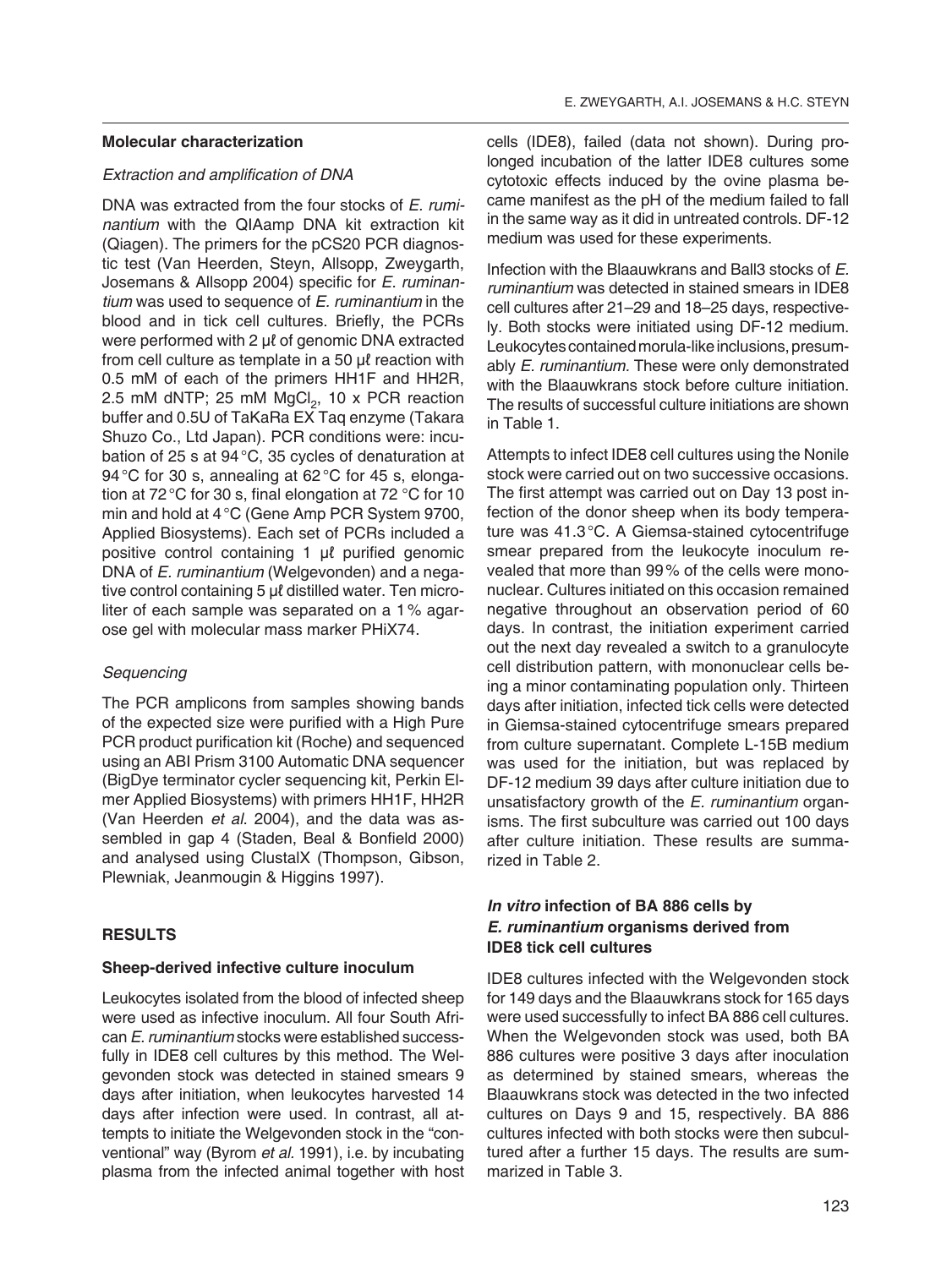*In vitro* isolation of *Ehrlichia ruminantium* from ovine blood into *Ixodes scapularis* (IDE8) cell cultures

| E. ruminantium stock | Number of flasks | Time to detection of E. ruminantium in<br><b>IDE8 cultures (days)</b> | Time to first subculture<br>(days) |  |  |  |
|----------------------|------------------|-----------------------------------------------------------------------|------------------------------------|--|--|--|
| Ball3                |                  | 18, 25                                                                | 63                                 |  |  |  |
| <b>Blaauwkrans</b>   |                  | 21, 21, 29                                                            | 60                                 |  |  |  |
| Welgevonden          |                  | 9.9                                                                   | 37                                 |  |  |  |

TABLE 1 Infection of IDE8 cell cultures using leukocytes isolated from sheep infected with three *E. ruminantium* stocks

TABLE 2 Infection of IDE8 cell cultures using leukocytes isolated from sheep infected with the Nonile stock of *E. ruminantium*

| <b>Inoculum</b>          | <b>Number of flasks</b> | Time to first detection of E. ruminan-<br><i>tium</i> in IDE8 cultures (days) | Time to first<br>subculture (days) |  |
|--------------------------|-------------------------|-------------------------------------------------------------------------------|------------------------------------|--|
| Mainly mononuclear cells |                         | (1)                                                                           | (2)                                |  |
| Mainly granulocytes      |                         | 13(3)                                                                         | 100                                |  |

(1) Remained negative for 60 days

(2) Not applicable

(3) Detected in a cytocentrifuge smear of pooled samples from the three culture flasks

| TABLE 3 In vitro infection of BA 886 cells by E. ruminantium organisms derived from IDE8 tick cell cultures |  |  |  |  |  |
|-------------------------------------------------------------------------------------------------------------|--|--|--|--|--|
|                                                                                                             |  |  |  |  |  |

| E. ruminantium     | Time in IDE8   | Number of flasks | Time to detection of E. ruminan-      | Time to first     |  |  |
|--------------------|----------------|------------------|---------------------------------------|-------------------|--|--|
| stock              | culture (days) |                  | <i>tium</i> in BA 886 cultures (days) | subculture (days) |  |  |
| Welgevonden        | 149            |                  | 3, 3                                  | 15                |  |  |
| <b>Blaauwkrans</b> | 165            |                  | 9.15.15                               | 15                |  |  |

#### **Molecular characterization**

Sequence analysis using the pCS20 specific primers confirmed that the *E. ruminantium* stocks recovered from the tick cell cultures were the same as those which were injected into the donor sheep, showing that the organisms used to infect the sheep were also of the stocks isolated in the respective cultures.

#### **DISCUSSION**

The first continuous propagation of *E. ruminantium*  in a tick cell line was achieved by Bell-Sakyi *et al.* (2000), who cultivated the Gardel stock in the *I. scapularis*-derived cell line IDE8 (Munderloh *et al.* 1994). Elementary bodies derived from bovine endothelial cell cultures of several stocks of *E. ruminantium* were used to establish continuous, infected tick cell cultures (Bell-Sakyi 2004). However, attempts to infect three different tick cell lines, AVL/CTVM13, IDE8 and RAN/CTVM3, with blood from sheep undergoing clinical responses following experimental *E. ruminantium* infection were unsuccessful (Bell-Sakyi 2004). Similar unsuccessful results were obtained by us when we attempted to infect IDE8 cultures using heparinized plasma from infected sheep.

free-floating in the blood or plasma of an infected animal but also in circulating leukocytes, in which the organisms are able to proliferate. Logan, Whyard, Quintero & Mebus (1987) observed *E. ruminantium* colonies in up to 35 % of neutrophils maintained *in vitro* for between 18 h and 5 days. Furthermore, leukocytes from infected animals were able to transmit *E. ruminantium* to naive animals (Ilemobade & Blotkamp 1978). The experiments in the present study show that leukocytes may also be used to initiate *in vitro* cultures. In fact, IDE8 tick cell cultures can be infected with *E. ruminantium* directly from the blood of infected sheep, provided leukocytes are used as the inoculum. Cultures of all four stocks used in the experiments—Ball3, Blaauwkrans, Nonile and Welge vonden—were successfully initiated in IDE8 cells using this technique. Similar approaches were carried out with *Ehrlichia canis* (Ewing, Munderloh, Blouin, Kocan, Kurtti 1995) and with the other former *Ehrlichia* species: *Ehrlichia equi* (Munderloh, Madigan, Dumler, Goodman, Hayes, Barlough, Nelson & Kurtti 1996), the human granulocytic ehrlichiosis (HGE) agent (Munderloh, Jauron, Fingerle, Leitritz, Hayes, Hautman, Nelson, Huberty, Kurtti, Ahlstrand, Greig, Mellencamp & Goodman 1999), and *Ehrlichia phagocytophila* (Woldehiwet, Horrocks, Scaifer,

However, infective organisms are not only found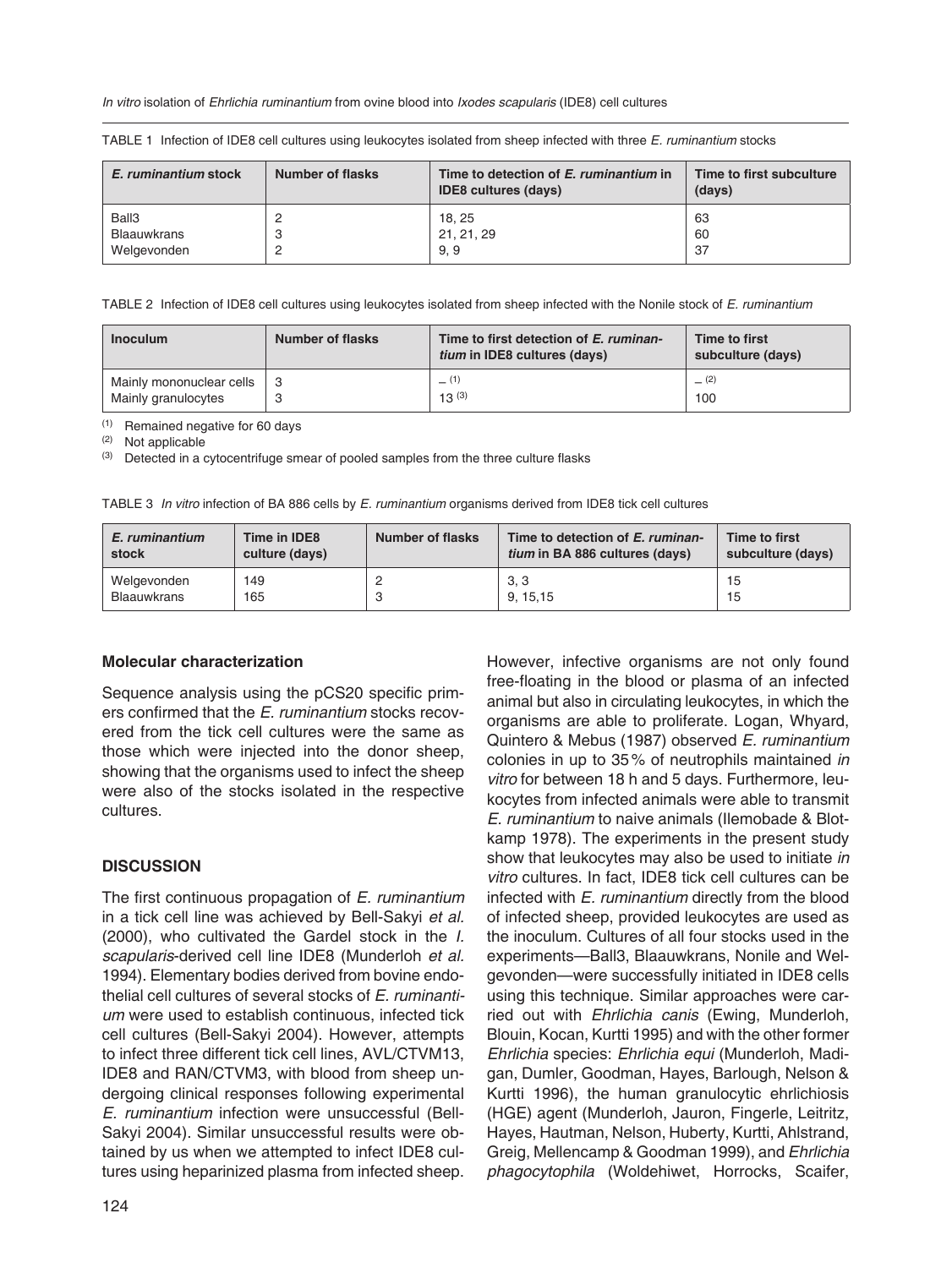Ross, Munderloh, Brown, Edwards & Hart 2002) (all now reclassified as *Anaplasma phagocytophilum* [Dumler, Barbet, Bekker, Dasch, Palmer, Ray, Rikihisa & Rurangirwa 2001]) which have been successfully isolated from infected blood into *I. scapularis* cell cultures using leukocytes as infective inoculum. Besides neutrophils, *in vitro* cultured macrophages also revealed the presence of inclusion bodies of *E. ruminantium* (Sahu 1986). Interestingly, infection of IDE8 cells with the Nonile stock using a leukocyte fraction containing almost exclusively mononuclear cells failed, although monocytes/macrophages have been described as containing the organism. In contrast, the Nonile stock could be established in IDE8 cells using granulocytes from the same infected sheep.

*Ehrlichia ruminantium* is regarded as an obligatory parasite of endothelial cells (Martinez, Sheikboudou, Couraud & Bensaid 1993) but it has been shown recently that not all *E. ruminantium* isolates can be initiated in endothelial cells. Different types of host cell were required to isolate these organisms which have previously resisted all attempts at isolation in the conventional way (Zweygarth, Josemans, Van Strijp, Van Heerden, Allsopp & Allsopp 2002). Consequently, isolating *E. ruminantium* using only endothelial cells limits the probability of success. Here we show that IDE8 cells can be used as an alternative to conventional methods. Tick cell cultures may thus increase the chances of isolating organisms which do not generally grow in endothelial cells as the primary culture.

Both the Welgevonden and Blaauwkrans stocks in IDE8 cells, which were used to inoculate BA 886 cells, not only infected them but also gave rise to continuous infected mammalian cell culture lines. Similar results were reported by Bell-Sakyi *et al*. (2000). However, their IDE8 cultures were not consistently infective for bovine pulmonary artery endothelial cells. The fact that endothelial cells can be infected with IDE8-derived organisms makes the system very valuable, especially when cultures cannot be directly initiated in endothelial cells. Infected IDE8 cells can thus be used as a stable source of inoculum to identify suitable mammalian cell lines that support growth of the organisms. It has been reported recently that the Kümm isolate, which resisted all attempts at conventional *in vitro* culture, was isolated in culture in non-endothelial cells (Zweygarth *et al.* 2002).

Unlike others (Bell-Sakyi *et al.* 2000; Bekker *et al.* 2002; Bell-Sakyi 2004), who only used a L-15B-based

medium for the propagation of *E. ruminantium* in IDE8 cultures, we also used DF-12 medium, which was originally devised for the propagation of *E. ruminantium* in mammalian cell cultures at 37 °C (Zweygarth *et al.* 1997). DF-12 medium was a suitable alternative for the propagation of *E. ruminantium* in IDE8 cells and it also supported the growth of uninfected IDE8 cells over a three-month period with several subcultures (data not shown).

In conclusion, it has been shown that the technique of isolating *E. ruminantium* from infected animals using IDE8 tick cell cultures is a valuable method which should be included in any attempt to isolate uncharacterized *E. ruminantium* stocks.

## **ACKNOWLEDGEMENTS**

We thank Prof. Katherine M. Kocan, Oklahoma State University, Stillwater, OK, USA for the provision of the IDE8 cells, Mr C. Troskie for the provision of Ball3-infected blood and Dr L. Bell-Sakyi, Dr F. Katzer and Ms A. Pretorius for helpful comments on the manuscript.

### **REFERENCES**

- BEKKER, C.P.J, BELL-SAKYI, L., PAXTON, E.A., MARTINEZ, D., BENSAID, A. & JONGEJAN, F. 2002. Transcriptional analysis of the major antigenic protein 1 multigene family of *Cowdria ruminantium*. *Gene*, 285:193–201.
- BELL-SAKYI, L., PAXTON, E.A., MUNDERLOH, U.G. & SUMPTION, K.J. 2000. Growth of *Cowdria ruminantium*, the causative agent of heartwater, in a tick cell line. *Journal of Clinical Microbiology*, 38:1238–1240.
- BELL-SAKYI, L. 2004. *Ehrlichia ruminantium* grows in cell lines from four ixodid tick genera*. Journal of Comparative Pathology*, 130:285–293.
- BEZUIDENHOUT, J.D., PATERSON, C.L. & BARNARD, B.J.H. 1985. *In vitro* cultivation of *Cowdria ruminantium*. *Onderstepoort Journal of Veterinary Research*, 52:113–120.
- BIRNIE, E.L., BURRIDGE, M.J., CAMUS, E. & BARRÉ, N. 1984. Heartwater in the Caribbean: isolation of *Cowdria ruminantium* from Antigua. *Veterinary Record*, 116:121–123.
- BYROM, B., YUNKER, C.E., DONOVAN, P.L. & SMITH, G.E. 1991. *In vitro* isolation of *Cowdria ruminantium* from plasma of infected ruminants. *Veterinary Microbiology*, 26:263–268.
- DUMLER, J.S., BARBET, A.F., BEKKER, C.P.J., DASCH, G.A., PALMER, G.H., RAY, S.C., RIKIHISA, Y. & RURANGIRWA, F.R. 2001. Reorganization of genera in the families *Rickettsiaceae* and *Anaplasmataceae* in the order *Rickettsiales*: unification of some species of *Ehrlichia* with *Anaplasma*, *Cowdria* with *Ehrlichia* and *Ehrlichia* with *Neorickettsia,* descriptions of six new species combinations and designation of *Ehrlichia equi* and 'HGE agent' as subjective synonyms of *Ehrlichia phagocytophila. International Journal of Systematic and Evolutionary Microbiology*, 51:2145–2165.
- DU PLESSIS, J.L. 1985. A method for determining the *Cowdria ruminantium* infection rate of *Amblyomma hebraeum*: effects